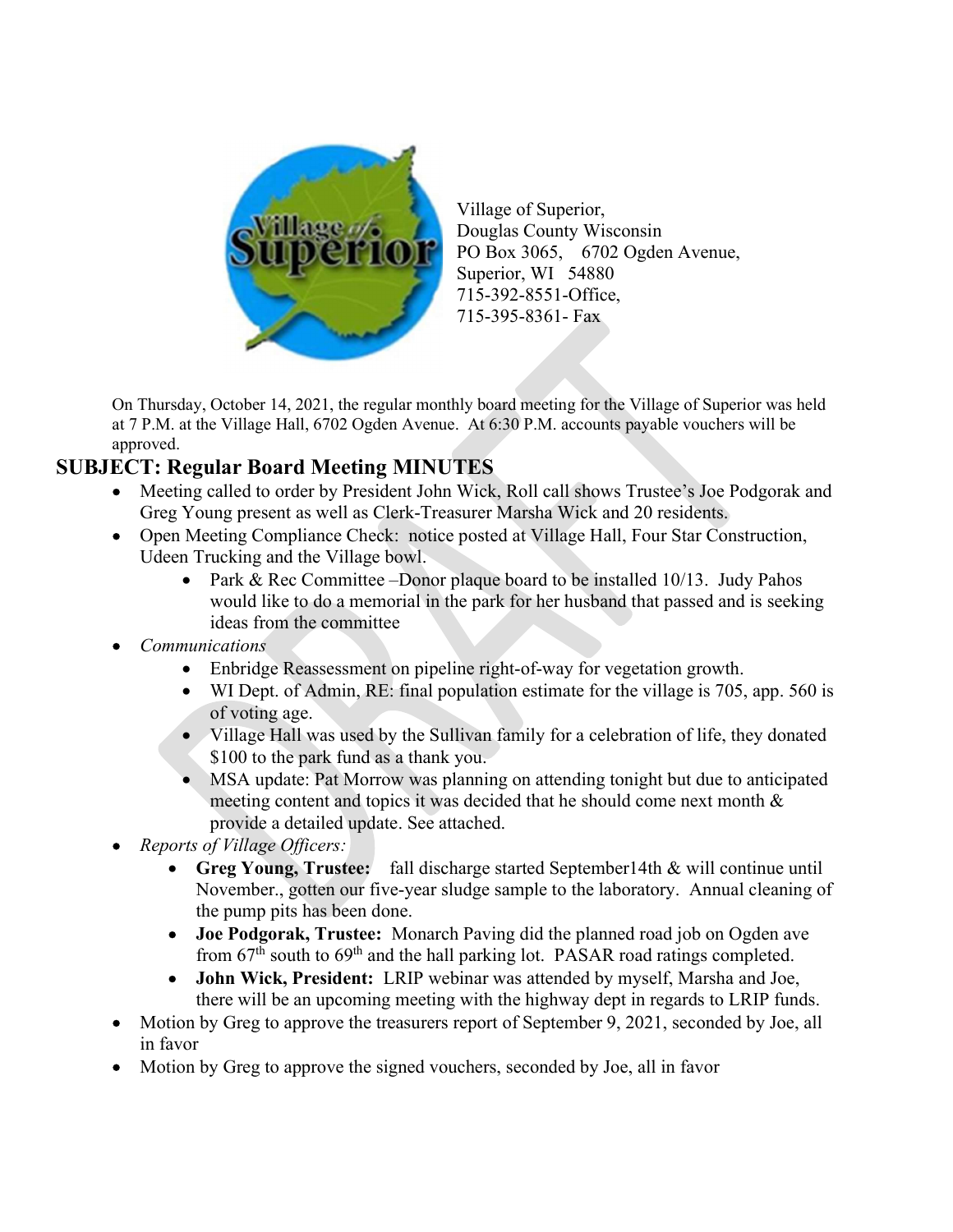- Motion by Greg to approve the Board Meeting Minutes of September 9, 2021, seconded by Joe, all in favor
- Old Business:
	- Douglas County Sheriff's deputy, Matt Izzard RE: Continued complaints regarding 6614 John Ave, directions for ordinance compliance.
	- Requests to speak by:
		- a) Robert & Kari Miller, 6620 John Ave, lives directly next door, south side to this property garbage piled, rodents in his and our yard, speeding in the alley, blocking the alley, revving engines late at night. Revving engines and speeding directly aimed at our teenage son, then swerves away; afraid there will be bodily harm one day.
		- b) Catherine & Sean Gallagher, 6607 Hughitt, lives at the north end of the alley from this property is concerned for her children with the speeding in the alley and the streets, will stop and look right at you and speed off, intentionally trying to intimidate the neighborhood., there's has been domestic issues with foul language, yelling outside, burning garbage and trash that smells horrible that we are unable to have windows open, blocking the alley is a concern for emergency vehicles. There are 15 children that live on this block and we are fearful for harm to them.
		- c) Jodi Montano, 6613 Hughitt Ave, lives directly behind this property across the alley, has had to put in tall stakes so he quits running into the fence around her yard. Has called the sheriff's dept and reported incidents, called the fire department when burning, no one shows up? Concerned with health problems as we don't know what we are breathing in when he is burning it smells terrible.
		- d) Kale & Laura McConnell, 6704 John Ave, mother-in-law- grandmother to our children is Jodi Montano so we are in the direct neighborhood a lot. Coming and going through the alley frequently, we are met with this man speeding by us or revving his engine as we pass or approach the area, the foul language that my very young children are hearing is awful. I believe there are public safety concerns.
		- e) Kelly Schoen, 6626 John Ave, lives at the south end of the alley from this property, has children that require medical attention and is fearful when alley gets blocked or is speeding through that a child will get hit or emergency vehicles unable to get through, he is not a reasonable person.
		- f) Josh Beyer, 6612 John Ave, lives directly next door, north side to this property, new to the area in March. The foul language, drug odors, trash/garbage, rodent's bears- just pure blight, 3 trailers, parades of junk, rearranges all his 'stuff' parks in front of my house and the son of his room-mate/girlfriend has threatened me physically with a baseball bat. The neighbor had a 5-pound maul beating on his truck when asked to remove his junk from my property, was very threatening. There is a pot smell that I can get a contact high in my own house, the garbage smell is horrible. There are obvious drug sales going on, revving engines at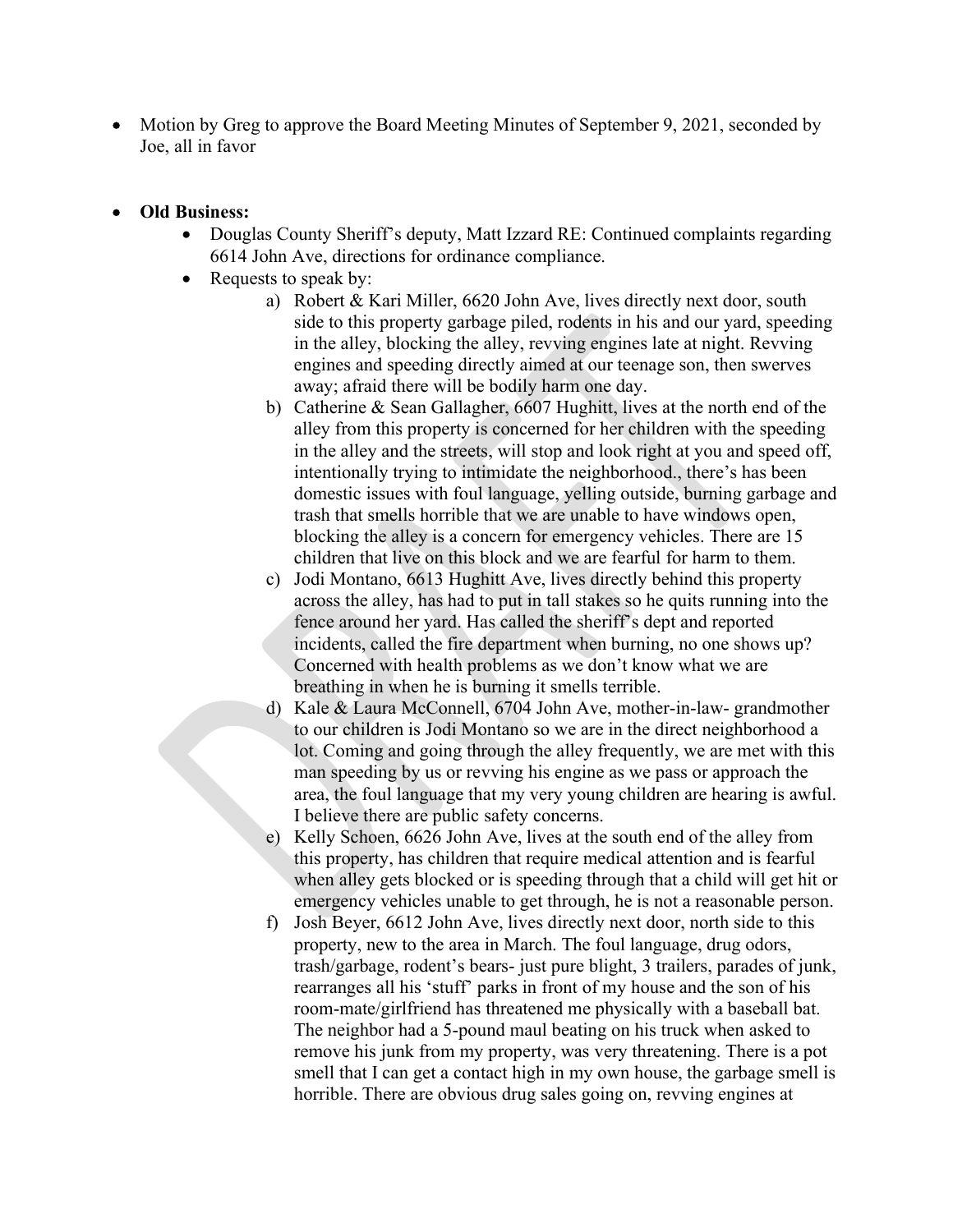12:45 am, its constant. He is very threatening and intimidation seems to be the way he handles any conflict.

- g) Matt Izzard of the Douglas County sheriff's department in response to comments, has arrested Mr. Quam n the past he is an abuser, bully, intimidator can be dangerous, is a drug user not in the right frame of mind. There has been no evidence of dealing. Douglas county cannot enforce village ordinances perhaps something the board could discuss and reach out to corporate council for enforcement. What we can do is drive byes several times per shift, continue to report any threatening or abusive mannerisms. A temporary restraining order could be taken out for stocking/ harassment. Stick together. Neighborhood watch is on going village has purchased signs for the area.
- h) Clerk to contact village attorney in regards to a repair or raze order on the garage and house roof. Perhaps look into a court order to clean yard, remove vehicles owner does the work within a specified period of time or it is done at the owner's expense.

## New Business:

- Discussion in regards to possible no parking on the Streets throughout the village and maintaining calendar parking on the Avenues. The streets running East and West in the Village are narrower than the avenues therefore making two-way traffic impossible when nearing a parked vehicle. Thoughts. Directions, John made a motion to table until the November board meeting to give a chance for the board to think it over, seconded by Joe, all in favor.
- Kimmes Oil Company, RE: pre-buy propane for the 2021-2022 heating season, Joe made a motion to pre-buy 1000 gallons, seconded Greg, all in favor.
- Motion to open meeting to Public Comments, (notice received by clerk, for agenda items ONLY)
- Motion to adjourn made by John seconded by Joe, meeting adjourned at 8:20 pm.

Respectfully Submitted by: Marsha K. Wick Clerk/Treasurer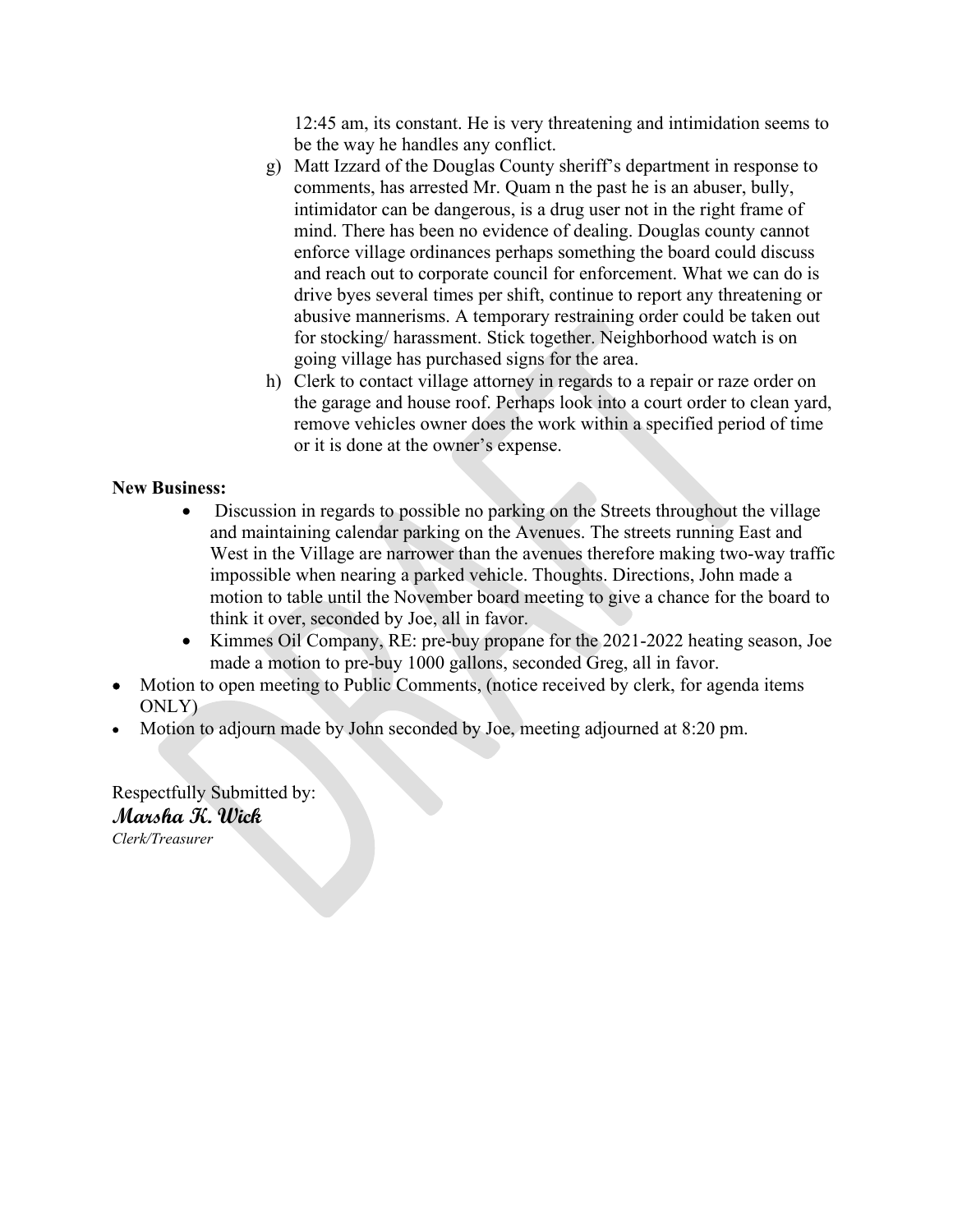CLIENT LIAISON: Pat Morrow, P.E. Phone: (608) 355-8910 Cell: (608) 963-2094 pmorrow@msa-ps.com

### DATE: October 14, 2021

### WASTEWATER FACILITY PLAN

Evaluation of the two primary compliance alternatives continues. Since the facility is subject to stringent phosphorus limits at the current discharge to the Pokegama River, we have evaluated relocation of the discharge to the Nemadji River where phosphorus limits may be within the facility's current operating capabilities. This new discharge is subject to review by the Wisconsin DNR per an updated Effluent Limits Request, which will be submitted to DNR shortly. The other alternative under evaluation is regionalization with the City of Superior. Preliminary discussions with the City's Public Works and Environmental Departments have indicated that storage or equalization of the Village's wastewater would not be required. This would mean that the Village could simply pump wastewater from the existing main lift station to the City's interceptor sewer. A potential route and preliminary cost estimate for this alternative has been completed and is under QA/QC review. The City of Superior has reviewed a portion of the Village's historical data and are currently reviewing additional data, including 20-year design flows and loadings. The City has offered up a tour of their wastewater treatment facility and meeting with the Village to discuss the potential connection. Based on historical practice, it is not anticipated that the City would impose a connection fee. In terms of sewer rates, the City's agreement with Parkland was such that Parkland paid a monthly volume charge in \$/100 cubic feet that was equal to the volume charge paid by City customers plus an additive component to the volume charge that was proportional to the number of users served and the total annual flow. It may be reasonable to expect that the sewer rate for the Village would be calculated in the same or similar way. This will be evaluated and discussed with the Village as we move further along in the planning process. Ultimately, the ability to move the outfall vs. the need to regionalize with the City will come down to whichever option is most cost-effective for the Village and also satisfy the DNR/EPA anti-degradation and anti-backsliding requirements as previously discussed with the Village. Next steps include the submittal of the Effluent Limits Request, finalization of cost estimates and 20- year present value analyses, setting up a meeting with the City and Village, and evaluating the economics and possible sewer rate impacts of each option.